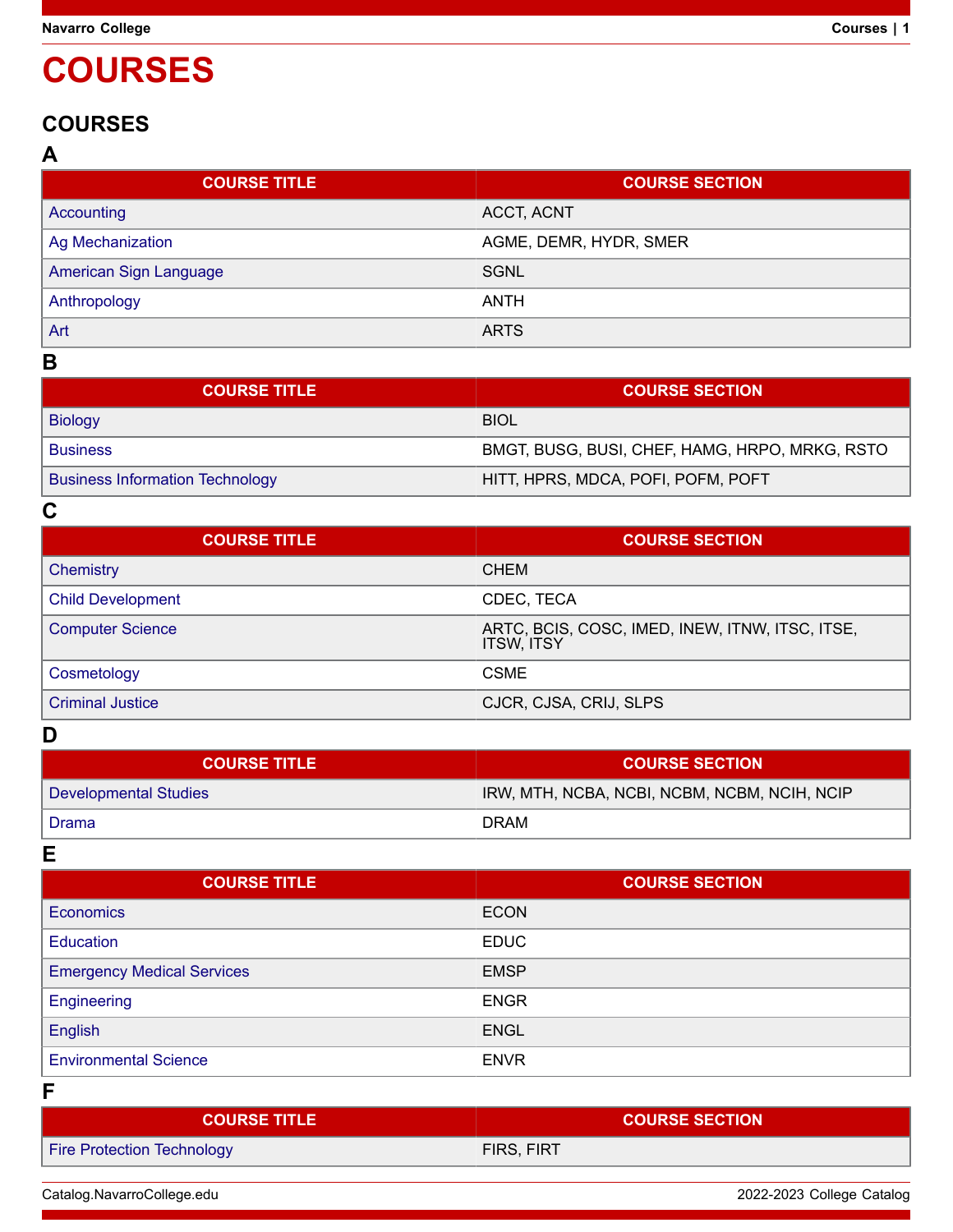| <b>NAVARRO COLLEGE</b> | Courses   2 |
|------------------------|-------------|
|------------------------|-------------|

| <b>COURSE TITLE</b>          | <b>COURSE SECTION</b>        |
|------------------------------|------------------------------|
| French                       | <b>FREN</b>                  |
| G                            |                              |
| <b>COURSE TITLE</b>          | <b>COURSE SECTION</b>        |
| Geology                      | <b>GEOL</b>                  |
| Government                   | GOVT                         |
| H                            |                              |
| <b>COURSE TITLE</b>          | <b>COURSE SECTION</b>        |
| <b>Health Professions</b>    | <b>HPRS</b>                  |
| <b>History</b>               | <b>HIST</b>                  |
| <b>Humanities</b>            | <b>HUMA</b>                  |
|                              |                              |
| <b>COURSE TITLE</b>          | <b>COURSE SECTION</b>        |
| <b>Industrial Technology</b> | ELMT, ELPT, INMT, INTC       |
| K                            |                              |
| <b>COURSE TITLE</b>          | <b>COURSE SECTION</b>        |
| Kinesiology                  | <b>KINE</b>                  |
| L                            |                              |
| <b>COURSE TITLE</b>          | <b>COURSE SECTION</b>        |
| <b>Legal Assistant</b>       | <b>LGLA</b>                  |
| M                            |                              |
| <b>COURSE TITLE</b>          | <b>COURSE SECTION</b>        |
| <b>Massage Therapy</b>       | <b>MSSG</b>                  |
| <b>Mathematics</b>           | <b>MATH</b>                  |
| Medical Lab Technology (MLT) | MLAB, PLAB                   |
| <b>Medical Transcription</b> | <b>MRMT</b>                  |
| <b>Mental Health</b>         | CMSW, DAAC, PMHS, PSYT, SCWK |
| <b>Music</b>                 | MUAP, MUEN, MUSI             |
| N                            |                              |

| <b>COURSE TITLE</b> | <b>COURSE SECTION</b> |
|---------------------|-----------------------|
| Nursing - RN        | <b>RNSG</b>           |
| Nursing - VN        | <b>VNSG</b>           |

**O**

| <b>COURSE TITLE</b>                  | <b>COURSE SECTION</b> |
|--------------------------------------|-----------------------|
| Occupational Therapy Assistant (OTA) | <b>OTHA</b>           |